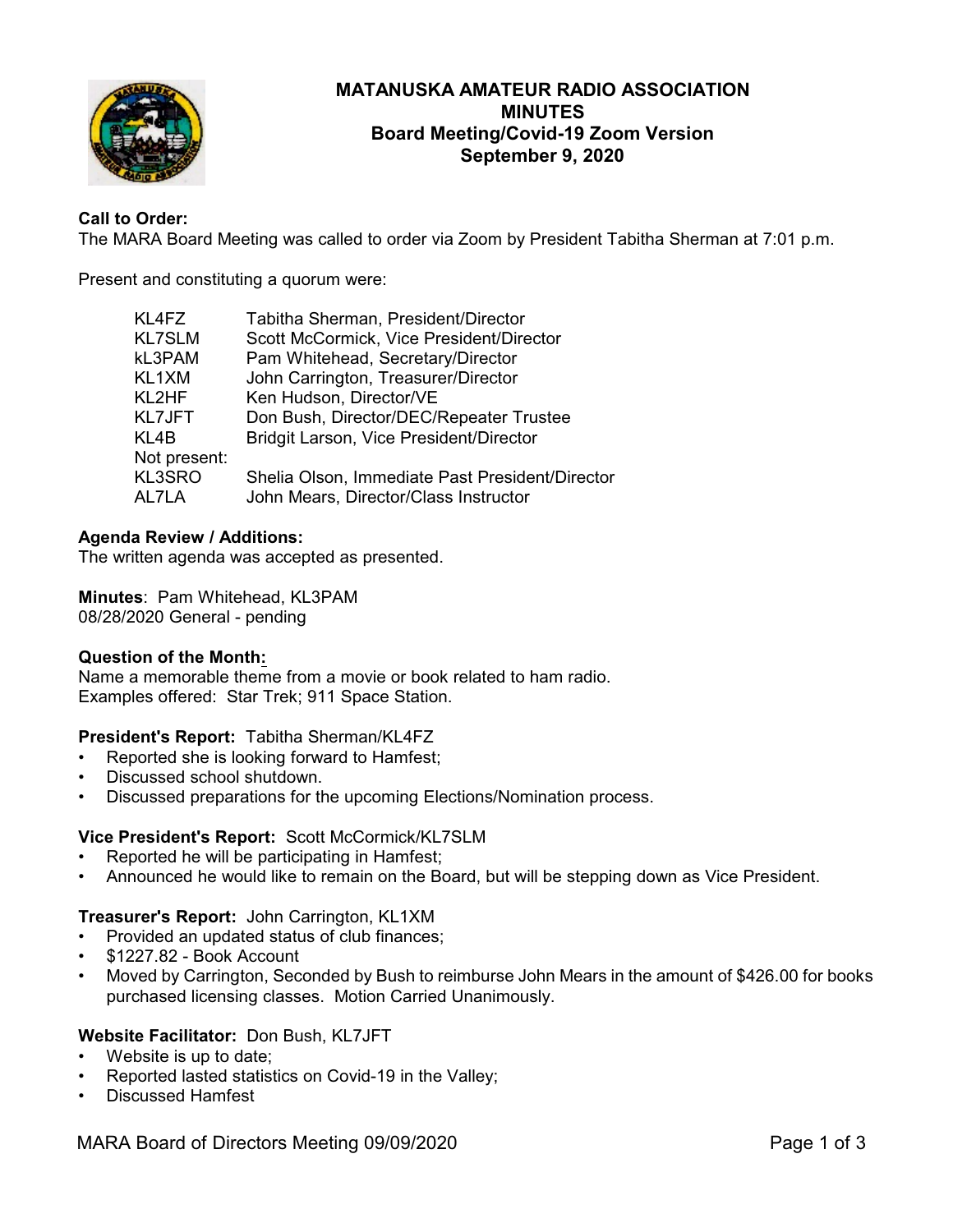• Noted items added to the Swap & Shop.

# **VE Report:** Ken Hudson, KL2HF

- Reported the latest testing results one person upgraded at the last exam.
- Noted he has three test-takers so far for the exam at Hamfest;

# **ARES Report:** Don Bush, KL7JFT

- Reported the next COMEX is October 26, 2020;
- Explained the exercise.

## **Licensing Classes**: John Mears, AL7LA

No report;

## **Sunshine Committee:** Tabitha Sherman, KL4FZ

Nothing new to report.

# **Trailer Committee:** Don Bush, KL7JFT

Reported the trailer is ready to go to Hamfest.

# **Upcoming Events:**

- 1. Hamfest, Sept. 12, Valley Church of Christ 9:00-4:00
- 2. General Meeting, Zoom, September 25, 7:00
- 3. Licensing Exams, September 26, AmVet Building, 7:00 pm
- 4. MARA Board Meeting, October 14, 2020, Location TBA
- 5. Licensing Exams, October 24, Am-Vet Building, 7:00 pm
- 6. MARA General Meeting, October 30, Zoom? 7-9

# **Old Business:** None.

## **On-Going Business:**

- 1. Report on meeting with Hamfest venue -- John Carrington/KL1XM
- Reported on the meeting with the Church official and described the venue;
- Noted it will be the largest venue for Hamfest that the Club has ever had; there is a separate room for presentations and testing; has a projector and connections;
- Ken will bring his own projector for backup.
- 2. Planning for Hamfest -- last minute details:
- There was open discussion on Hamfest details, going over a checklist of items and tasks to be fulfilled.

## New Business:

- 1. Nominations for Board and Officers/October Club Elections
- There was discussion regarding how to do nominations and election if the October meeting has to be via Zoom. Mail in voting?
- 2. Logistics of holding an election during Covid.
- Discussion continued re same.